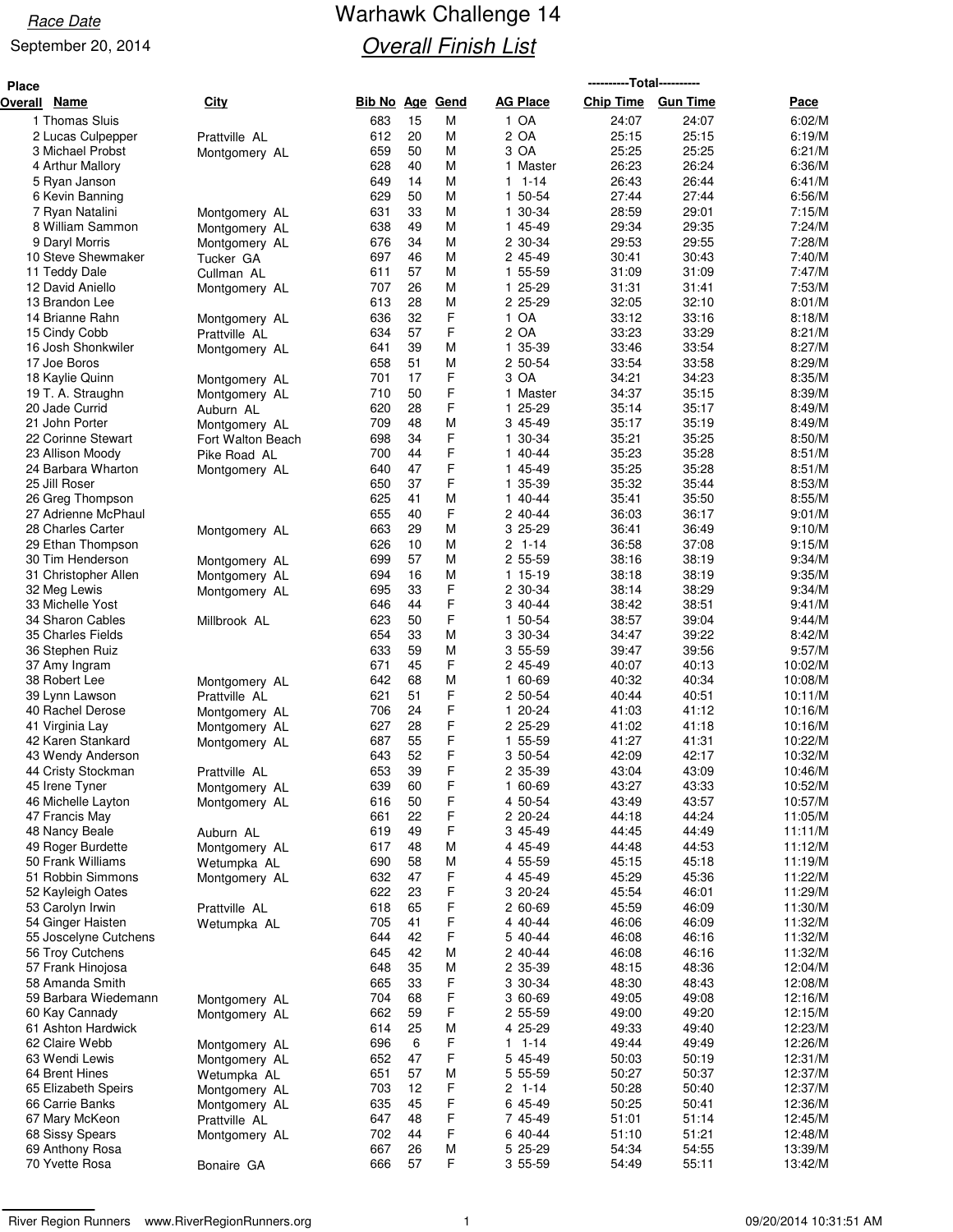# Race Date **Race Date** Warhawk Challenge 14 **Overall Finish List**

| <b>Place</b> |                        |               |                   |    |             |                 | ----------Total---------- |                 |         |
|--------------|------------------------|---------------|-------------------|----|-------------|-----------------|---------------------------|-----------------|---------|
| Overall      | Name                   | <b>City</b>   | <u>Bib No Age</u> |    | <b>Gend</b> | <b>AG Place</b> | <b>Chip Time</b>          | <b>Gun Time</b> | Pace    |
|              | 71 Linnea Conely       | Montgomery AL | 689               | 43 | F           | 7 40-44         | 55:52                     | 55:57           | 13:58/M |
|              | 72 Kyle Lesinger       |               | 674               | 25 | M           | 25-29<br>6      | 1:00:37                   | 1:00:51         | 15:09/M |
|              | 73 Sue McCarron        |               | 673               | 48 | F           | 8 45-49         | 1:00:58                   | 1:01:13         | 15:15/M |
|              | 74 David Flack         | Montgomery AL | 692               | 72 | M           | 70-99           | 1:01:05                   | 1:01:17         | 15:16/M |
|              | 75 Ruth Soler          | Montgomery AL | 684               | 29 | F           | $325-29$        | 1:02:39                   | 1:02:53         | 15:40/M |
|              | 76 Carolyn Reese-Allen |               | 679               | 60 | F           | 4 60-69         | 1:04:52                   | 1:05:11         | 16:13/M |
|              | 77 Lakeshia Dillard    | Montgomery AL | 708               | 35 | F           | 3 35-39         | 1:05:21                   | 1:05:40         | 16:20/M |
|              | 78 Carolyn Johnson     |               | 672               | 60 | F           | 5 60-69         | 1:07:05                   | 1:07:17         | 16:46/M |
|              | 79 Amy Morris          |               | 675               | 44 | F           | 8 40-44         | 1:07:04                   | 1:07:18         | 16:46/M |
|              | 80 Pat Kicker          |               | 668               | 67 | F           | 6 60-69         | 1:07:06                   | 1:07:19         | 16:47/M |
|              | 81 Barbara Hightower   |               | 669               | 64 | F           | 7 60-69         | 1:07:06                   | 1:07:19         | 16:47/M |
|              | 82 Janet Morrison      |               | 677               | 53 | F           | 5 50-54         | 1:07:06                   | 1:07:20         | 16:47/M |
|              | 83 Diane Westfall      |               | 681               | 54 | F           | 6 50-54         | 1:07:09                   | 1:07:23         | 16:47/M |
|              | 84 Anita Allman        | Montgomery AL | 686               | 60 | F           | 8 60-69         | 1:07:27                   | 1:07:46         | 16:52/M |
|              | 85 Katie Pearson       | Montgomery AL | 678               | 63 | F           | 9 60-69         | 1:08:08                   | 1:08:12         | 17:02/M |
|              | 86 Anna Ganey          | Montgomery AL | 688               | 32 | F           | 4 30-34         | 1:08:28                   | 1:08:47         | 17:07/M |
|              | 87 Jessica Carroll     | Prattville AL | 685               | 29 | F           | 4 25-29         | 1:08:32                   | 1:08:47         | 17:08/M |
|              | 88 Emma Blackmon       | Montgomery AL | 630               | 39 | F           | 4 35-39         | 1:08:30                   | 1:08:48         | 17:08/M |
|              | 89 Kathy Cooper        |               | 657               | 57 | F           | 4 55-59         | 1:08:54                   | 1:09:11         | 17:14/M |
|              | 90 Demorah Hayes       |               | 664               | 45 | F           | 9 45-49         | 1:08:55                   | 1:09:12         | 17:14/M |
|              | 91 Britney Allen       | Montgomery AL | 693               | 9  | F           | 3<br>1-14       | 1:19:12                   | 1:19:18         | 19:48/M |
|              | 92 Titannia Thomas     |               | 680               | 50 | F           | 7 50-54         | 1:19:57                   | 1:20:17         | 19:59/M |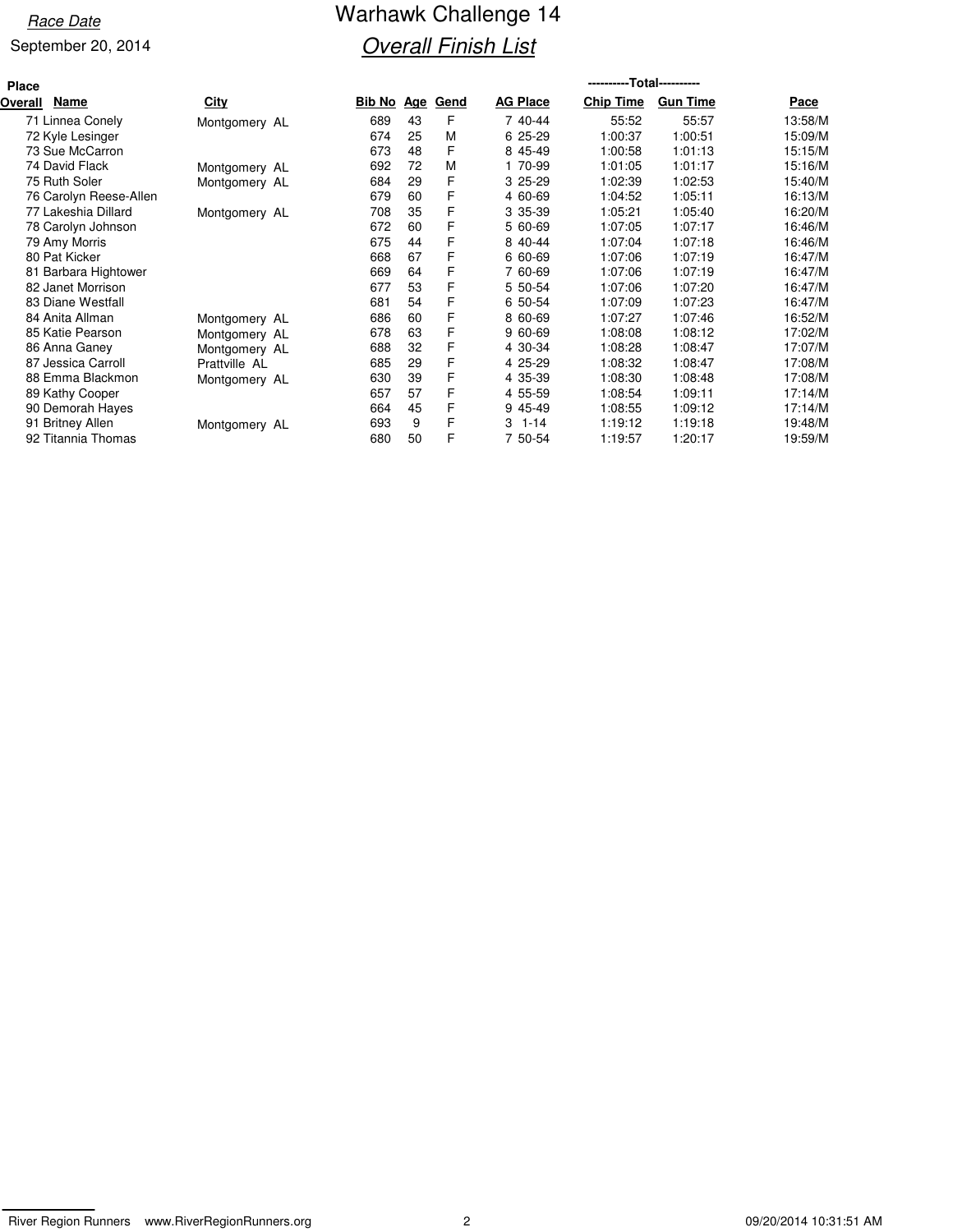# Male Overall Winners

|                      |                                                           | ---------Total---------                        |                                    |                       |                           |                                             |                                            |                                           |  |  |  |  |  |
|----------------------|-----------------------------------------------------------|------------------------------------------------|------------------------------------|-----------------------|---------------------------|---------------------------------------------|--------------------------------------------|-------------------------------------------|--|--|--|--|--|
| Place                | Name<br><b>Thomas Sluis</b>                               | City                                           | <b>Bib No</b><br>683               | Age<br>15             | <b>Overall</b>            | <b>Chip Time</b><br>24:07                   | <b>Gun Time</b><br>24:07                   | Pace<br>6:02/M                            |  |  |  |  |  |
| 2<br>3               | Lucas Culpepper<br>Michael Probst                         | Prattville<br>Montgomery                       | 612<br>659                         | 20<br>50              | $\overline{c}$<br>3       | 25:15<br>25:25                              | 25:15<br>25:25                             | 6:19/M<br>6:21/M                          |  |  |  |  |  |
|                      | <b>Female Overall Winners</b>                             |                                                |                                    |                       |                           |                                             |                                            |                                           |  |  |  |  |  |
|                      |                                                           |                                                |                                    |                       |                           | ---------Total---------                     |                                            |                                           |  |  |  |  |  |
| Place<br>1<br>2<br>3 | Name<br><b>Brianne Rahn</b><br>Cindy Cobb<br>Kaylie Quinn | City<br>Montgomery<br>Prattville<br>Montgomery | <b>Bib No</b><br>636<br>634<br>701 | Age<br>32<br>57<br>17 | Overall<br>14<br>15<br>18 | <b>Chip Time</b><br>33:12<br>33:23<br>34:21 | <b>Gun Time</b><br>33:16<br>33:29<br>34:23 | <b>Pace</b><br>8:18/M<br>8:21/M<br>8:35/M |  |  |  |  |  |
|                      | <b>Male Masters Winners</b>                               |                                                |                                    |                       |                           |                                             |                                            |                                           |  |  |  |  |  |
|                      |                                                           |                                                |                                    |                       |                           | ---------Total---------                     |                                            |                                           |  |  |  |  |  |
| Place                | Name<br><b>Arthur Mallory</b>                             | City                                           | <b>Bib No</b><br>628               | <b>Age</b><br>40      | <b>Overall</b><br>4       | <b>Chip Time</b><br>26:23                   | <b>Gun Time</b><br>26:24                   | Pace<br>6:36/M                            |  |  |  |  |  |
|                      | <b>Female Masters Winners</b>                             |                                                |                                    |                       |                           |                                             |                                            |                                           |  |  |  |  |  |
|                      |                                                           |                                                |                                    |                       |                           | ---------Total---------                     |                                            |                                           |  |  |  |  |  |
| <b>Place</b>         | Name<br>T. A. Straughn                                    | City<br>Montgomery                             | <b>Bib No</b><br>710               | Age<br>50             | Overall<br>19             | <b>Chip Time</b><br>34:37                   | <b>Gun Time</b><br>35:15                   | Pace<br>8:39/M                            |  |  |  |  |  |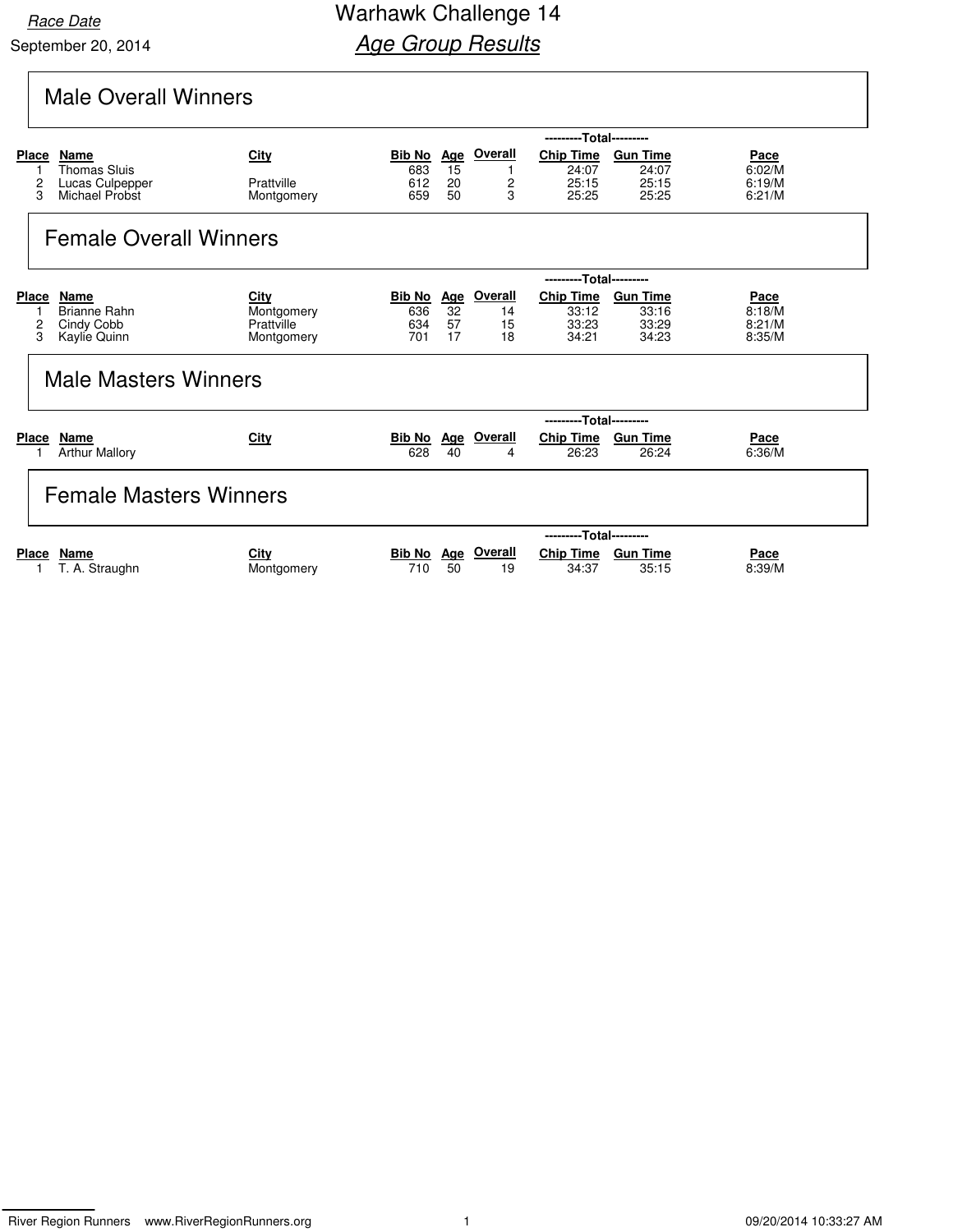### Race Date **Race Date** Warhawk Challenge 14 **Age Group Results**

| Male 1 to 14                                       |                                 |                   |          |                                 |                                               |                          |                       |
|----------------------------------------------------|---------------------------------|-------------------|----------|---------------------------------|-----------------------------------------------|--------------------------|-----------------------|
|                                                    |                                 |                   |          |                                 | ---------Total---------                       |                          |                       |
| Place Name<br>Ryan Janson<br>1                     | City                            | 649               | 14       | <b>Bib No</b> Age Overall<br>5  | <b>Chip Time</b><br>26:43                     | <b>Gun Time</b><br>26:44 | Pace<br>6:41/M        |
| 2 <sup>*</sup> Ethan Thompson                      |                                 | 626               | 10       | 29                              | 36:58                                         | 37:08                    | 9:15/M                |
| Female 1 to 14                                     |                                 |                   |          |                                 |                                               |                          |                       |
|                                                    |                                 |                   |          |                                 | ---------Total---------                       |                          |                       |
| Place Name<br>Claire Webb                          | City                            |                   |          | Bib No Age Overall              | Chip Time Gun Time                            |                          | Pace                  |
| $1^*$<br>2 * Elizabeth Speirs                      | Montgomery<br>Montgomery        | 696<br>703        | 6<br>12  | 62<br>65                        | 49:44<br>50:28                                | 49:49<br>50:40           | 12:26/M<br>12:37/M    |
| Male 15 to 19                                      |                                 |                   |          |                                 |                                               |                          |                       |
|                                                    |                                 |                   |          |                                 | ---------Total---------                       |                          |                       |
| Place Name<br>1 * Christopher Allen                | <b>City</b><br>Montgomery       | 694               | 16       | <b>Bib No Age Overall</b><br>31 | Chip Time Gun Time<br>38:18                   | 38:19                    | Pace<br>9:35/M        |
| Female 20 to 24                                    |                                 |                   |          |                                 |                                               |                          |                       |
|                                                    |                                 |                   |          |                                 | ---------Total---------                       |                          |                       |
| Place Name<br>1 <sup>*</sup> Rachel Derose         | <b>City</b><br>Montgomery       | 706               | 24       | Bib No Age Overall<br>40        | Chip Time Gun Time<br>41:03                   | 41:12                    | Pace<br>10:16/M       |
| 2<br>* Francis May                                 |                                 | 661               | 22       | 47                              | 44:18                                         | 44:24                    | 11:05/M               |
| 3 * Kayleigh Oates                                 |                                 | 622               | 23       | 52                              | 45:54                                         | 46:01                    | 11:29/M               |
| Male 25 to 29                                      |                                 |                   |          |                                 |                                               |                          |                       |
|                                                    |                                 |                   |          |                                 | ---------Total---------                       |                          |                       |
| <b>Place Name</b><br>David Aniello<br>$\mathbf{1}$ | <b>City</b><br>Montgomery       | Bib No Age<br>707 | 26       | <b>Overall</b><br>12            | Chip Time Gun Time<br>31:31                   | 31:41                    | <u>Pace</u><br>7:53/M |
| 2 <sup>*</sup> Brandon Lee                         |                                 | 613               | 28       | 13                              | 32:05                                         | 32:10                    | 8:01/M                |
| 3 <sup>*</sup> Charles Carter                      | Montgomery                      | 663               | 29       | 28                              | 36:41                                         | 36:49                    | 9:10/M                |
| Female 25 to 29                                    |                                 |                   |          |                                 |                                               |                          |                       |
| Place Name                                         | City                            |                   |          | <b>Bib No</b> Age Overall       | ---------Total---------<br>Chip Time Gun Time |                          | Pace                  |
| Jade Currid<br>$\mathbf{1}$                        | Auburn                          | 620               | 28       | 20                              | 35:14                                         | 35:17                    | 8:49/M                |
| 2 * Virginia Lay<br>3 <sup>*</sup> Ruth Soler      | Montgomery<br>Montgomery        | 627<br>684        | 28<br>29 | 41<br>75                        | 41:02<br>1:02:39                              | 41:18<br>1:02:53         | 10:16/M<br>15:40/M    |
| Male 30 to 34                                      |                                 |                   |          |                                 |                                               |                          |                       |
|                                                    |                                 |                   |          |                                 | ---------Total---------                       |                          |                       |
| Place<br>Name                                      | <b>City</b>                     |                   |          | Bib No Age Overall              | <b>Chip Time</b>                              | <b>Gun Time</b>          | <u>Pace</u>           |
| Ryan Natalini<br>1                                 | Montgomery                      | 631               | 33       | 7                               | 28:59                                         | 29:01                    | 7:15/M                |
| 2 * Daryl Morris<br>3 <sup>*</sup> Charles Fields  | Montgomery                      | 676<br>654        | 34<br>33 | 9<br>35                         | 29:53<br>34:47                                | 29:55<br>39:22           | 7:28/M<br>8:42/M      |
| Female 30 to 34                                    |                                 |                   |          |                                 |                                               |                          |                       |
|                                                    |                                 |                   |          |                                 | ---------Total---------                       |                          |                       |
| Place Name                                         | City                            |                   |          | <b>Bib No</b> Age Overall       | Chip Time Gun Time                            |                          | Pace                  |
| <b>Corinne Stewart</b><br>$1^*$<br>2 * Meg Lewis   | Fort Walton Beach<br>Montgomery | 698<br>695        | 34<br>33 | 22<br>32                        | 35:21<br>38:14                                | 35:25<br>38:29           | 8:50/M<br>9:34/M      |
| 3 <sup>*</sup> Amanda Smith                        |                                 | 665               | 33       | 58                              | 48:30                                         | 48:43                    | 12:08/M               |
|                                                    |                                 |                   |          |                                 |                                               |                          |                       |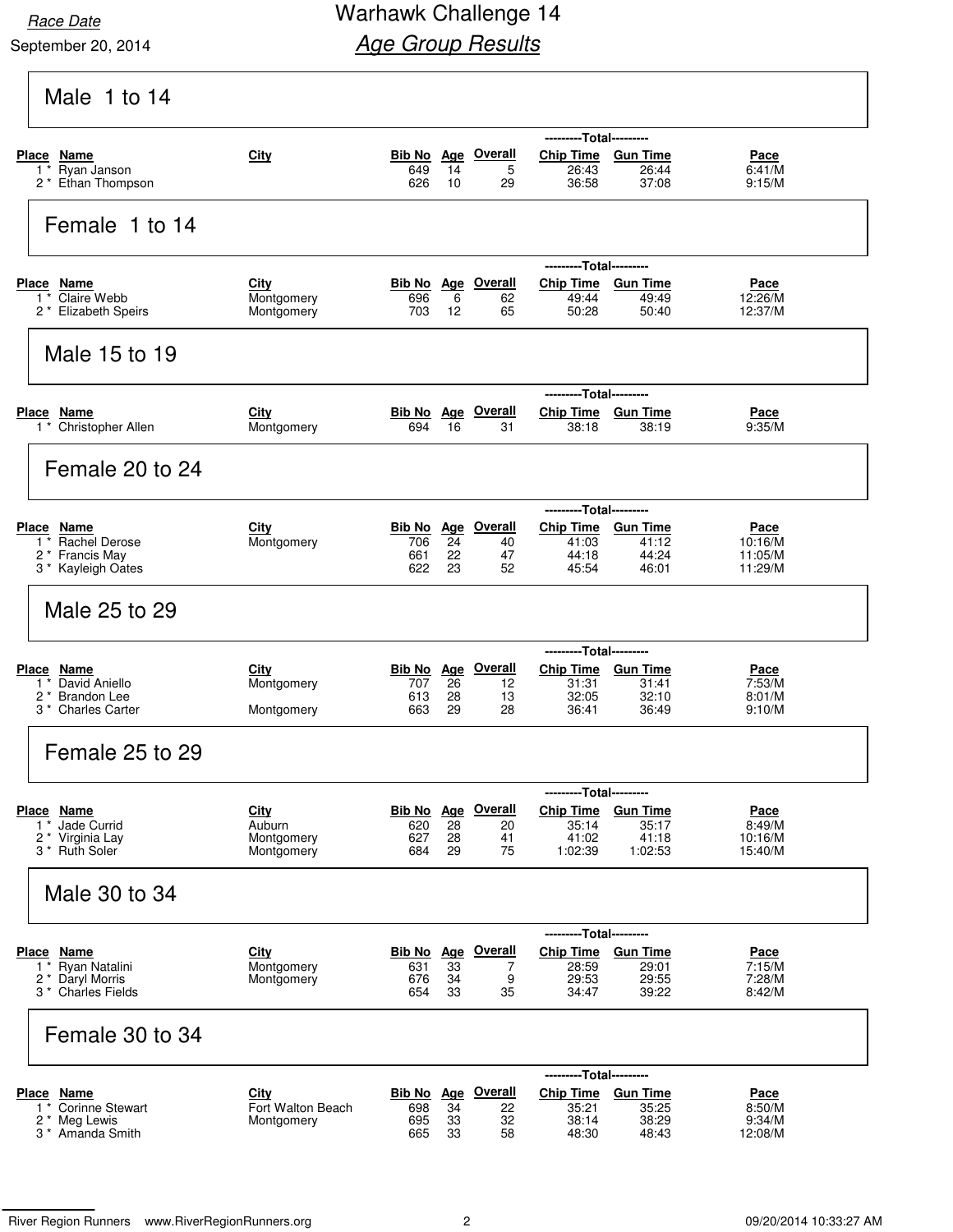## Race Date **Race Date** Warhawk Challenge 14 **Age Group Results**

| Male 35 to 39                                                   |                           |               |                  |                                 |                                               |                          |                       |
|-----------------------------------------------------------------|---------------------------|---------------|------------------|---------------------------------|-----------------------------------------------|--------------------------|-----------------------|
| Place Name                                                      | City                      |               |                  | <b>Bib No</b> Age Overall       | ---------Total---------<br>Chip Time Gun Time |                          |                       |
| Josh Shonkwiler<br>$1^*$                                        | Montgomery                | 641           | 39<br>35         | 16<br>57                        | 33:46<br>48:15                                | 33:54                    | Pace<br>8:27/M        |
| 2 * Frank Hinojosa                                              |                           | 648           |                  |                                 |                                               | 48:36                    | 12:04/M               |
| Female 35 to 39                                                 |                           |               |                  |                                 |                                               |                          |                       |
| Place Name                                                      | City                      |               |                  | <b>Bib No</b> Age Overall       | ---------Total---------<br>Chip Time Gun Time |                          | Pace                  |
| Jill Roser<br>$1^*$<br>2* Cristy Stockman                       | Prattville                | 650<br>653    | 37<br>39         | 25<br>44                        | 35:32<br>43:04                                | 35:44<br>43:09           | 8:53/M<br>10:46/M     |
| 3 * Lakeshia Dillard                                            | Montgomery                | 708           | 35               | 77                              | 1:05:21                                       | 1:05:40                  | 16:20/M               |
| Male 40 to 44                                                   |                           |               |                  |                                 |                                               |                          |                       |
|                                                                 |                           |               |                  |                                 | -----                                         | ---Total---------        |                       |
| Place Name<br>1 <sup>*</sup> Greg Thompson                      | City                      | 625           | 41               | <b>Bib No</b> Age Overall<br>26 | Chip Time Gun Time<br>35:41                   | 35:50                    | <u>Pace</u><br>8:55/M |
| 2 * Troy Cutchens                                               |                           | 645           | 42               | 56                              | 46:08                                         | 46:16                    | 11:32/M               |
| Female 40 to 44                                                 |                           |               |                  |                                 |                                               |                          |                       |
|                                                                 |                           |               |                  |                                 | ---------Total---------                       |                          |                       |
| Place Name<br>1 * Allison Moody                                 | City<br>Pike Road         | Bib No<br>700 | <b>Age</b><br>44 | <b>Overall</b><br>23            | Chip Time Gun Time<br>35:23                   | 35:28                    | Pace<br>8:51/M        |
| 2 <sup>*</sup> Adrienne McPhaul<br>3 <sup>*</sup> Michelle Yost |                           | 655<br>646    | 40<br>44         | 27<br>33                        | 36:03<br>38:42                                | 36:17<br>38:51           | 9:01/M<br>9:41/M      |
| Male 45 to 49                                                   |                           |               |                  |                                 |                                               |                          |                       |
|                                                                 |                           |               |                  |                                 | ---------Total---------                       |                          |                       |
| Place Name<br>William Sammon<br>$1^*$                           | City<br>Montgomery        | Bib No Age    | 49               | <b>Overall</b>                  | <b>Chip Time</b><br>29:34                     | <b>Gun Time</b><br>29:35 | <u>Pace</u><br>7:24/M |
| <b>Steve Shewmaker</b><br>$2^*$                                 | Tucker                    | 638<br>697    | 46               | 8<br>10                         | 30:41                                         | 30:43                    | 7:40/M                |
| 3 <sup>*</sup> John Porter                                      | Montgomery                | 709           | 48               | 21                              | 35:17                                         | 35:19                    | 8:49/M                |
| Female 45 to 49                                                 |                           |               |                  |                                 |                                               |                          |                       |
|                                                                 |                           |               |                  |                                 | ---------Total---------                       |                          |                       |
| Place Name<br>1 * Barbara Wharton                               | <b>City</b><br>Montgomery | 640           | 47               | Bib No Age Overall<br>24        | Chip Time Gun Time<br>35:25                   | 35:28                    | <b>Pace</b><br>8:51/M |
| 2 * Amy Ingram<br>3 * Nancy Beale                               | Auburn                    | 671<br>619    | 45<br>49         | 37<br>48                        | 40:07<br>44:45                                | 40:13<br>44:49           | 10:02/M<br>11:11/M    |
| Male 50 to 54                                                   |                           |               |                  |                                 |                                               |                          |                       |
|                                                                 |                           |               |                  |                                 | ---------Total---------                       |                          |                       |
| Place Name<br>1 * Kevin Banning                                 | City                      | 629           | 50               | Bib No Age Overall<br>6         | Chip Time Gun Time<br>27:44                   | 27:44                    | Pace<br>6:56/M        |
| 2 <sup>*</sup> Joe Boros                                        |                           | 658           | 51               | 17                              | 33:54                                         | 33:58                    | 8:29/M                |
| Female 50 to 54                                                 |                           |               |                  |                                 |                                               |                          |                       |
| Place Name                                                      | City                      |               |                  | <b>Bib No</b> Age Overall       | ---------Total---------<br>Chip Time Gun Time |                          |                       |
| <b>Sharon Cables</b><br>$1^*$                                   | Millbrook                 | 623           | 50               | 34                              | 38:57                                         | 39:04                    | <u>Pace</u><br>9:44/M |
| 2 * Lynn Lawson                                                 | Prattville                | 621           | 51               | 39                              | 40:44                                         | 40:51                    | 10:11/M               |

River Region Runners www.RiverRegionRunners.org 3 09/20/2014 10:33:27 AM